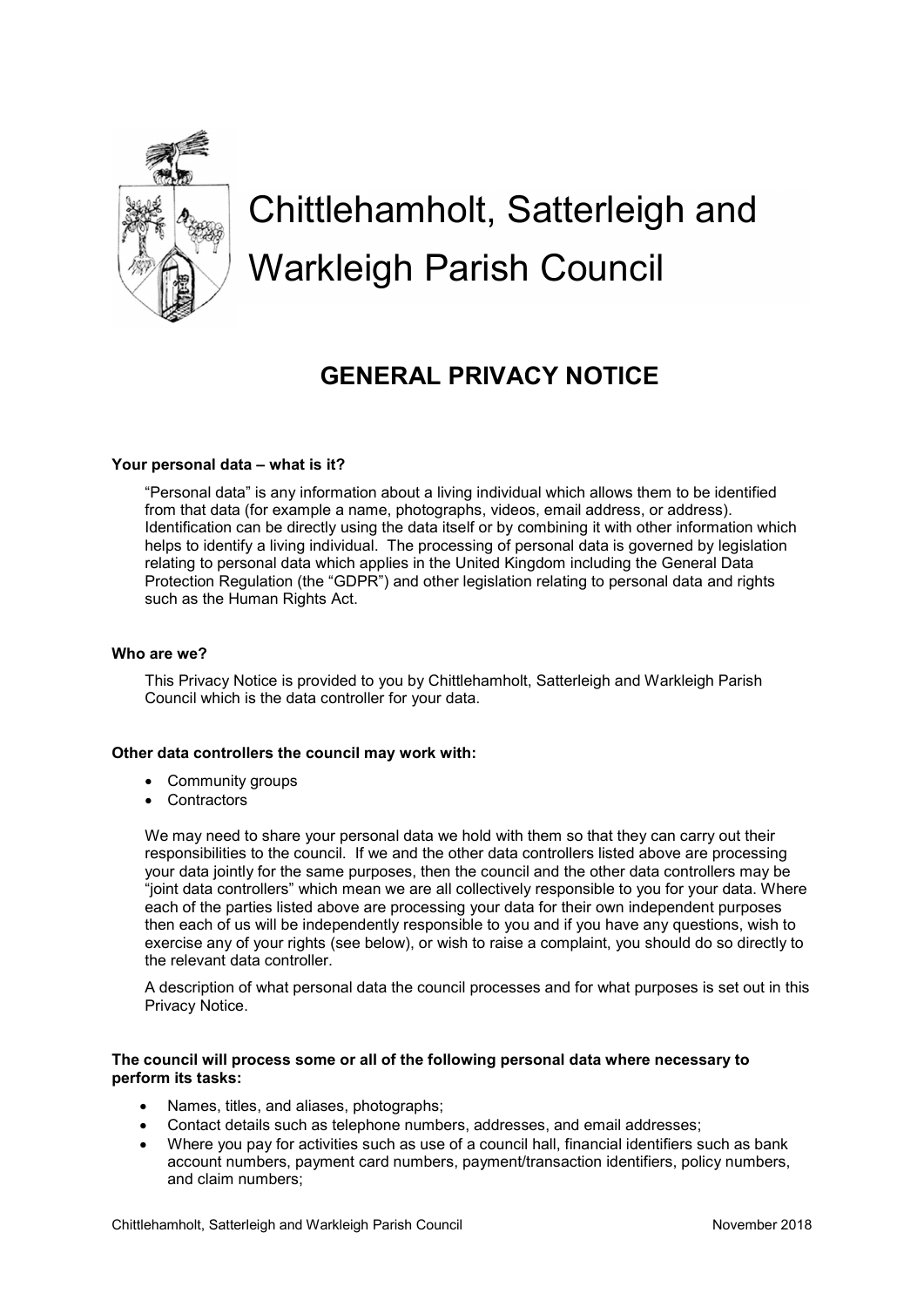#### How we use sensitive personal data

- We may process sensitive personal data including, as appropriate:
	- in order to comply with legal requirements and obligations to third parties.
- These types of data are described in the GDPR as "Special categories of data" and require higher levels of protection. We need to have further justification for collecting, storing and using this type of personal data.
- We may process special categories of personal data in the following circumstances:
	- In limited circumstances, with your explicit written consent.
	- Where we need to carry out our legal obligations.
	- Where it is needed in the public interest.

#### Do we need your consent to process your sensitive personal data?

• In limited circumstances, we may approach you for your written consent to allow us to process certain sensitive personal data. If we do so, we will provide you with full details of the personal data that we would like and the reason we need it, so that you can carefully consider whether you wish to consent.

#### The council will comply with data protection law. This says that the personal data we hold about you must be:

- Used lawfully, fairly and in a transparent way.
- Collected only for valid purposes that we have clearly explained to you and not used in any way that is incompatible with those purposes.
- Relevant to the purposes we have told you about and limited only to those purposes.
- Accurate and kept up to date.
- Kept only as long as necessary for the purposes we have told you about.
- Kept and destroyed securely including ensuring that appropriate technical and security measures are in place to protect your personal data to protect personal data from loss, misuse, unauthorised access and disclosure.

#### We use your personal data for some or all of the following purposes:

- To contact you by post, email, telephone or using social media (e.g., Facebook, Twitter, WhatsApp):
- To help us to build up a picture of how we are performing;
- To prevent and detect fraud and corruption in the use of public funds and where necessary for the law enforcement functions;
- To enable us to meet all legal and statutory obligations and powers including any delegated functions;
- To promote the interests of the council;
- To maintain our own accounts and records;
- To seek your views, opinions or comments;
- To notify you of changes to our facilities, services, events and staff, councillors and other role holders;
- To send you communications which you have requested and that may be of interest to you. These may include information about campaigns, appeals, other new projects or initiatives;
- To process relevant financial transactions including grants and payments for goods and services supplied to the council
- To allow the statistical analysis of data so we can plan the provision of services.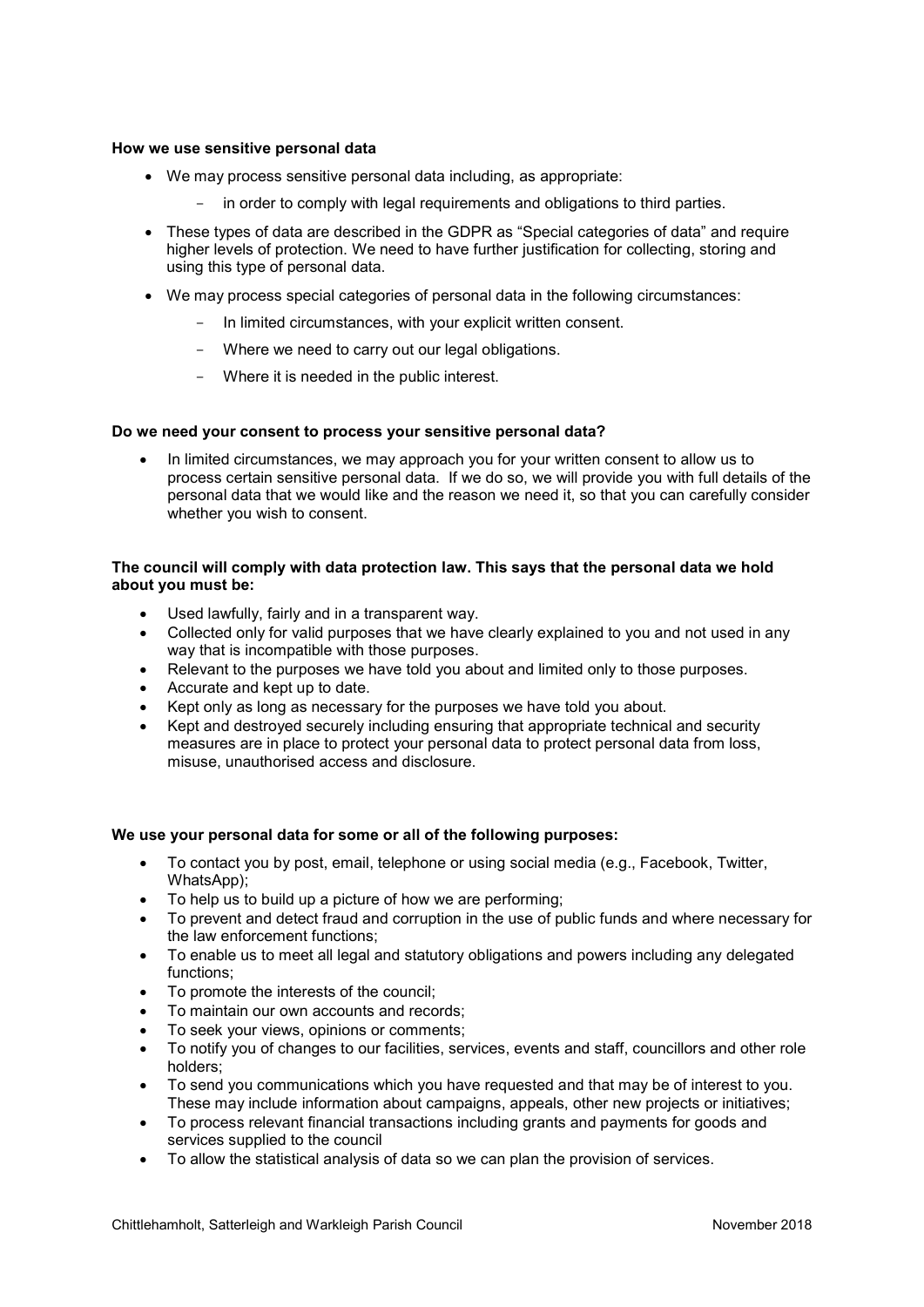#### What is the legal basis for processing your personal data?

The council is a public authority and has certain powers and obligations. Most of your personal data is processed for compliance with a legal obligation which includes the discharge of the council's statutory functions and powers. Sometimes when exercising these powers or duties it is necessary to process personal data of residents or people using the council's services. We will always take into account your interests and rights. This Privacy Notice sets out your rights and the council's obligations to you.

We may process personal data if it is necessary for the performance of a contract with you, or to take steps to enter into a contract. An example of this would be processing your data in connection with the use of sports facilities, or the acceptance of an allotment garden tenancy

Sometimes the use of your personal data requires your consent. We will first obtain your consent to that use.

#### Sharing your personal data

This section provides information about the third parties with whom the council may share your personal data. These third parties have an obligation to put in place appropriate security measures and will be responsible to you directly for the manner in which they process and protect your personal data. It is possible that we will need to share your data with some or all of the following (but only where necessary):

- The data controllers listed above under the heading "Other data controllers the council works with";
- Our agents, suppliers and contractors. For example, we may ask a commercial provider to publish or distribute newsletters on our behalf, or to maintain our database software;
- On occasion, other local authorities or not for profit bodies with which we are carrying out joint ventures e.g. in relation to facilities or events for the community.

#### How long do we keep your personal data?

We will keep some records permanently if we are legally required to do so. We may keep some other records for an extended period of time. For example, it is currently best practice to keep financial records for a minimum period of 8 years to support HMRC audits or provide tax information. We may have legal obligations to retain some data in connection with our statutory obligations as a public authority. The council is permitted to retain data in order to defend or pursue claims. In some cases, the law imposes a time limit for such claims (for example 3 years for personal injury claims or 6 years for contract claims). We will retain some personal data for this purpose as long as we believe it is necessary to be able to defend or pursue a claim. In general, we will endeavour to keep data only for as long as we need it. This means that we will delete it when it is no longer needed.

#### Your rights and your personal data

You have the following rights with respect to your personal data:

When exercising any of the rights listed below, in order to process your request, we may need to verify your identity for your security. In such cases we will need you to respond with proof of your identity before you can exercise these rights.

#### 1) The right to access personal data we hold on you

 $\circ$  At any point you can contact us to request the personal data we hold on you as well as why we have that personal data, who has access to the personal data and